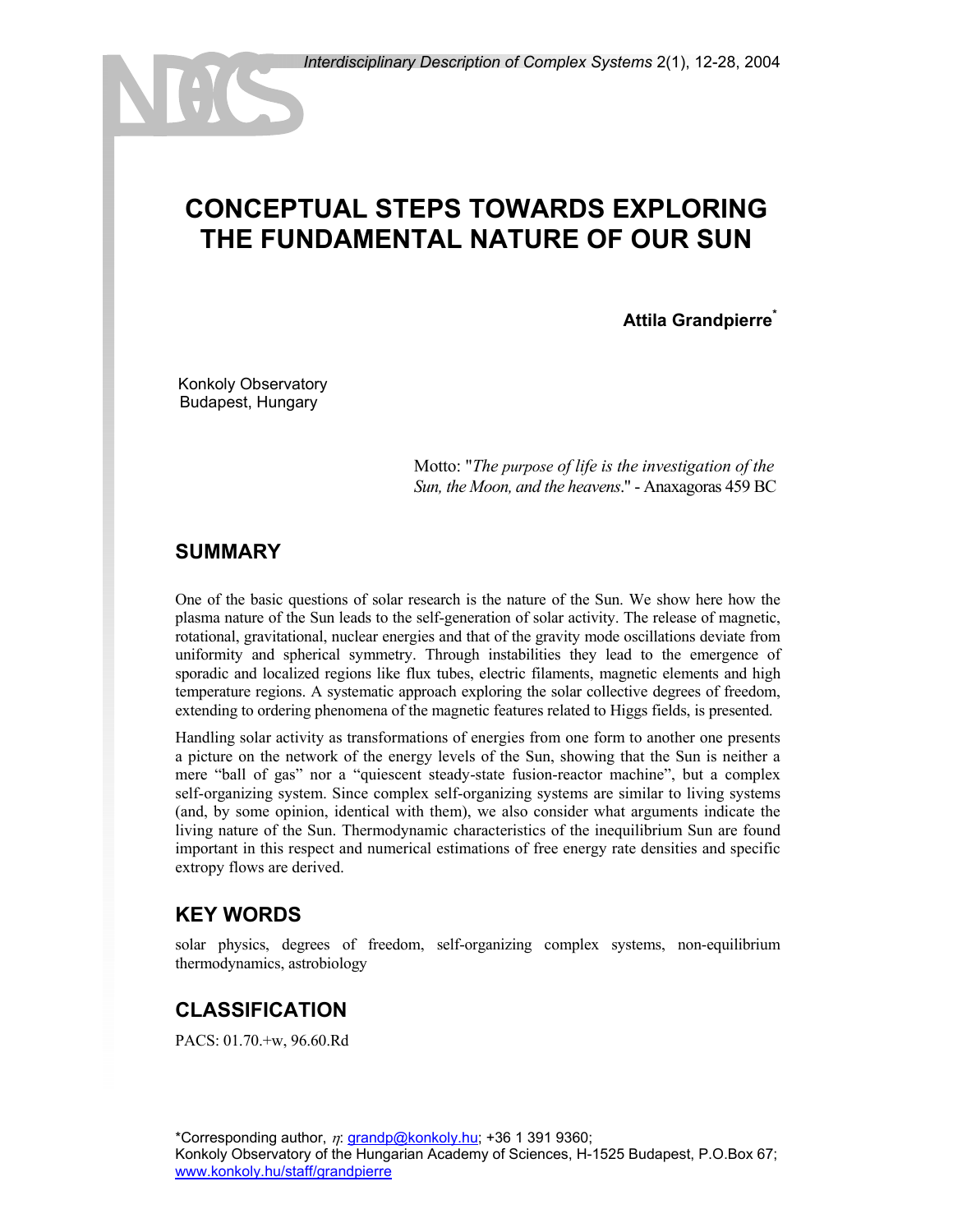#### **INTRODUCTION**

Solar physicists would like to know as much from the Sun as possible, as thoroughly as possible, as validly as possible. Following this aim, the solar physicists' community looked forward to find new windows for the Sun. The entrance of helioseismology or neutrino detectors resulted in a significant improvement in the study of the Sun. Regarding theoretical models, a common fundamental assumption contrasting with present day approaches is to regard the Sun as a mere gaseous body. The Sun is the nearest star, and a "star" is "a luminous ball of gas" [48]. At the same time, we know that the Sun is not in a gaseous, but in a plasma state. In the solar interior, the temperature is so high that matter is ionized and therefore the whole interior of the Sun is in a plasma state, including the solar core. Plasma consists of electrically charged particles that respond collectively to electromagnetic force. Because of their strong interaction with electromagnetism, plasmas display a complexity in structure and motion that far exceeds that found in matter in the gaseous, liquid, or solid states. The electromagnetic interaction is 39 orders of magnitude stronger than the gravitational one, and, correspondingly, it is enormously richer in nonlinear interactions. The collective plasma processes are associated in particular with various plasma instabilities. As a rule the development of instability is accompanied by an increase in the electric field strength, which can attain large values. Consequently, even in the absence of intense external fields, relatively strong fields can still occur spontaneously in a plasma due to the growth of instability [61]. Plasma microinstabilities are localized, usually high frequency phenomena that cannot be described in MHD but in the kinetic models. In general, the plasma can support electric currents  $(e.g. [26])$ . Plasmas are extremely complicated physical systems fundamentally different from classic neutral gases, especially when there is a magnetic field present, and even more so when gravitational and nuclear energy sources liberate energies in a strong dependence on temperature.

Moreover, the main body of the Sun, the radiative interior of this "luminous ball of gas," is regarded as being quiet, with no other changes occurring beside the slow transmutation of elements due to nuclear reactions. Bahcall [2] characterized a general view with the following sentence: "The Sun's interior is believed to be in a quiescent state and therefore the relevant physics is simple". On the other hand, the "plasma diagram" showing the ranges of temperature and number density of natural and man-made plasmas posits the solar core in line with terrestrial lightning, but at higher density and temperature (see [http://fusedweb.pppl.gov/CPEP/chart.htm](http://fusedweb.pppl.gov/CPEP/chart.html)l).

The idea that the solar core may show dynamism is an old one; but recently it has received theoretical and observational support (see in [30, 32]). There is a whole range of interactions liberating energies in the solar radiative interior, but it was assumed that these energies are negligible. Within the most important energy sources, we mention here the nuclear, gravitational, rotational, magnetic, oscillatory energies, p-mode, g-mode, r-mode waves and tidal waves. In the actual solar radiative interior a wide range of magnetic, rotational, tidal and oscillatory instabilities are present and the solar core is changing on a wide variety of timescales. Magnetohydrodynamic calculations (e.g. [58, 60]) indicated the general presence of MHD instabilities in the solar radiative zone. Electric conductivity in the solar plasma is very high. Solar core is widely penetrated by dynamic influences that generate movements within it. Such motions are the electric currents, tidal waves, g-mode oscillations, as well as the ones triggered by different instabilities like e.g. the magnetic, rotational [56], and baroclinic [57] ones. Any slight hydrodynamic change of the plasma generates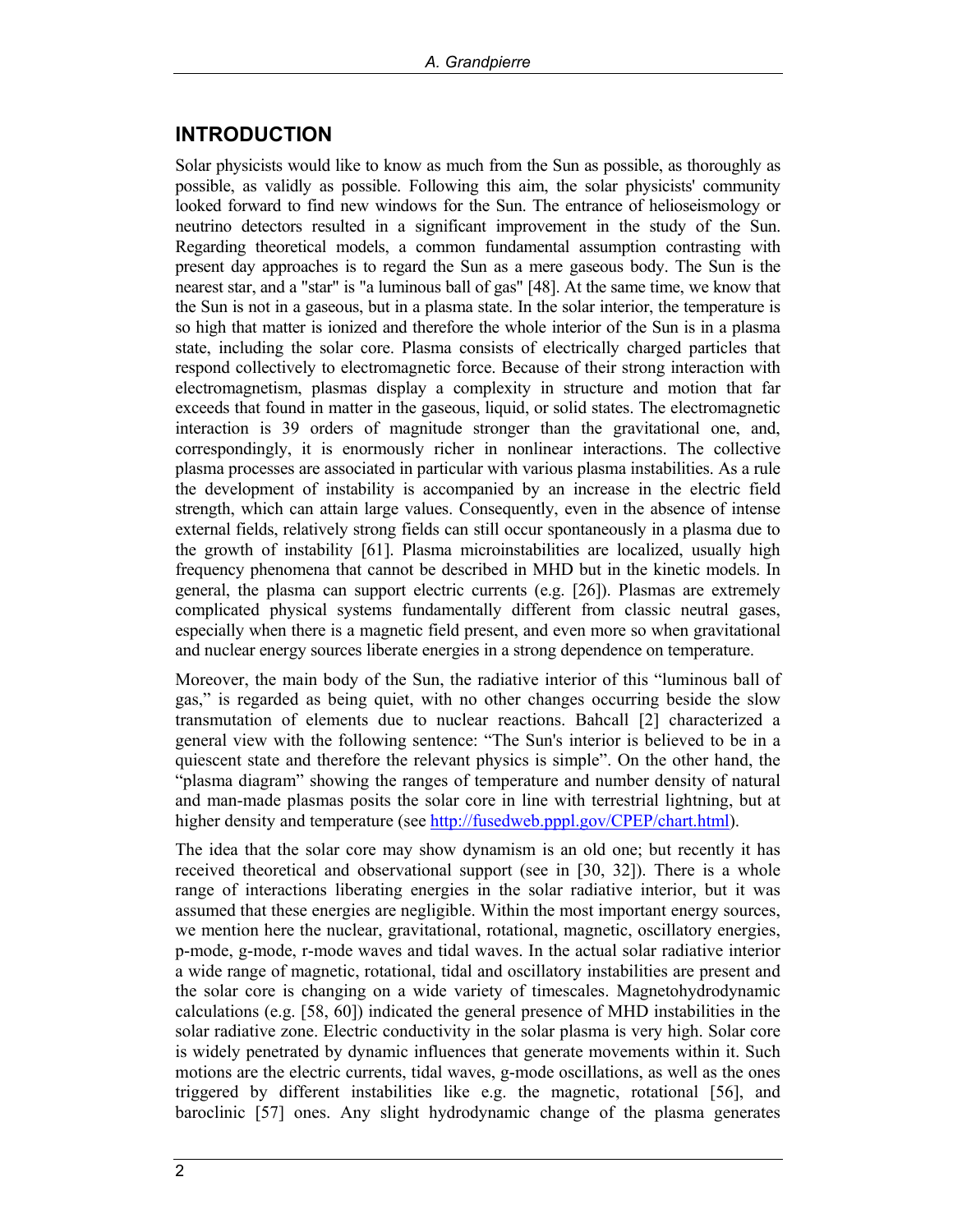electromagnetic disturbances. Plasma instabilities have a local and nonlinear character. When the magnetic field is unstable, the magnetic energy is transformed into other energy forms like into the electric energy of currents. Since the initial time development of magnetic instabilities has an exponential character in general, the related electric currents grow exponentially until they reach intensity where the pinch-effect contracts the currents and filamentary structures will be formed. These current filaments in the solar core may stabilize themselves and lead to significant local heating. Filamentation is a general, well-known property of plasma [11, 43].

Despite of its plasma state, the solar core is widely regarded as being in a gaseous state. Plasma nature of the solar core has been ignored because of the general assumption that the solar core is quiescent and, therefore, being static, the solar core does not show any peculiar plasma behaviour. In the solar core a lot of different types of motions set up [30]. Therefore plasma processes will also set up and they will lead to significant dynamic phenomena. In the solar core the gaseous pressure ( $\sim 10^{12}$  N/m<sup>2</sup>) is much larger than the magnetic pressure since the average toroidal field has a helioseismic upper limit of  $3.10^3$  T [62]. Nevertheless, the criterion for neglecting magnetic effects in the treatment of a problem in gas dynamics is that the Lundquist parameter  $L_{\rm u} = \mu^{1/2} \sigma B l_{\rm v} / \rho_{\rm m}^{1/2}$  (measuring the ratio of the magnetic diffusion time to the Alfven travel time, where *m* is the magnetic permeability  $4\pi \cdot 10^{-7}$  H⋅m<sup>-1</sup>,  $\sigma$  is the electric conductivity in siemens/m, *B* is the strength of the magnetic field in Tesla, *l*<sup>c</sup> is a characteristic length of the plasma in meter, and  $\rho_m$  is the mass density in kg/m<sup>3</sup>) is much less than unity,  $L_u \ll 1$  [43, p. 19]. Now for the solar core  $\sigma \sim 10^7$  S/m,  $B \gg 10^{-7}$  to 3⋅10<sup>3</sup> T,  $l_c \sim 10^8$  m,  $\rho_m \sim 10^5$  kg/m<sup>3</sup>, and so  $L_u \sim 10^3$  to 3⋅10<sup>13</sup>. Therefore, plasma effects may play a dominant role in the dynamism of the solar core. We note that even when  $L<sub>u</sub> \ll 1$ , the hydrodynamic movements may amplify the magnetic fields to values to  $L<sub>u</sub> >> 1$  later on.

The nature of solar rotational instabilities is far from being understood (see e.g. [56]). Solar rotation during the last  $4.6 \cdot 10^9$  years has been spun down from  $E_{\text{rot, 0}} \sim 10^{38}$  J to the present one, representing  $E_{\text{rot}}$  present ~ 2,4⋅10<sup>35</sup> J [1]. Charbonneau and MacGregor [12, 13] calculated the solar spin-down from the zero-age main sequence. From their Fig. 2a, one can read that the present rate of solar spin-down corresponds to  $(\Delta E_{\text{rot}}/\Delta t)_{\text{present}} \sim 2.10^{27}$  J/year. Although Couvidat et al. [16] obtained a flat rotation profile down to  $0,2 \cdot R_{Sun}$ , the uncertainties in the rotation rate are still quite large below 0,3⋅*R*<sub>Sun</sub>. It is widely thought that the deceleration of the solar core is due to magnetic breaking. The flat rotation curve at 430 nHz in the solar radiative interior lends support for a magnetic field strong enough to suppress any differential rotation that might arise from angular momentum redistribution through the gravity waves [59]. It is well known that the dissipation of rotational energy is used to drive the dynamo, and, in general, solar activity in the solar envelope. At the same time, the main part of the solar rotational energy is dissipated in the core as it is decelerated. It may seem plausible that the rotational energy is dissipated in the solar core, too, in a form suitable to drive activity phenomena.

Gravitational energy liberation in the solar core deviates from perfect uniformity and homogeneity since the solar core does not show perfect spherical symmetry. Asphericity may lead to the development of sites where the gravitational energy liberation is enhanced relative to the environment, and so a local heated region may develop, which will expand and become lighter.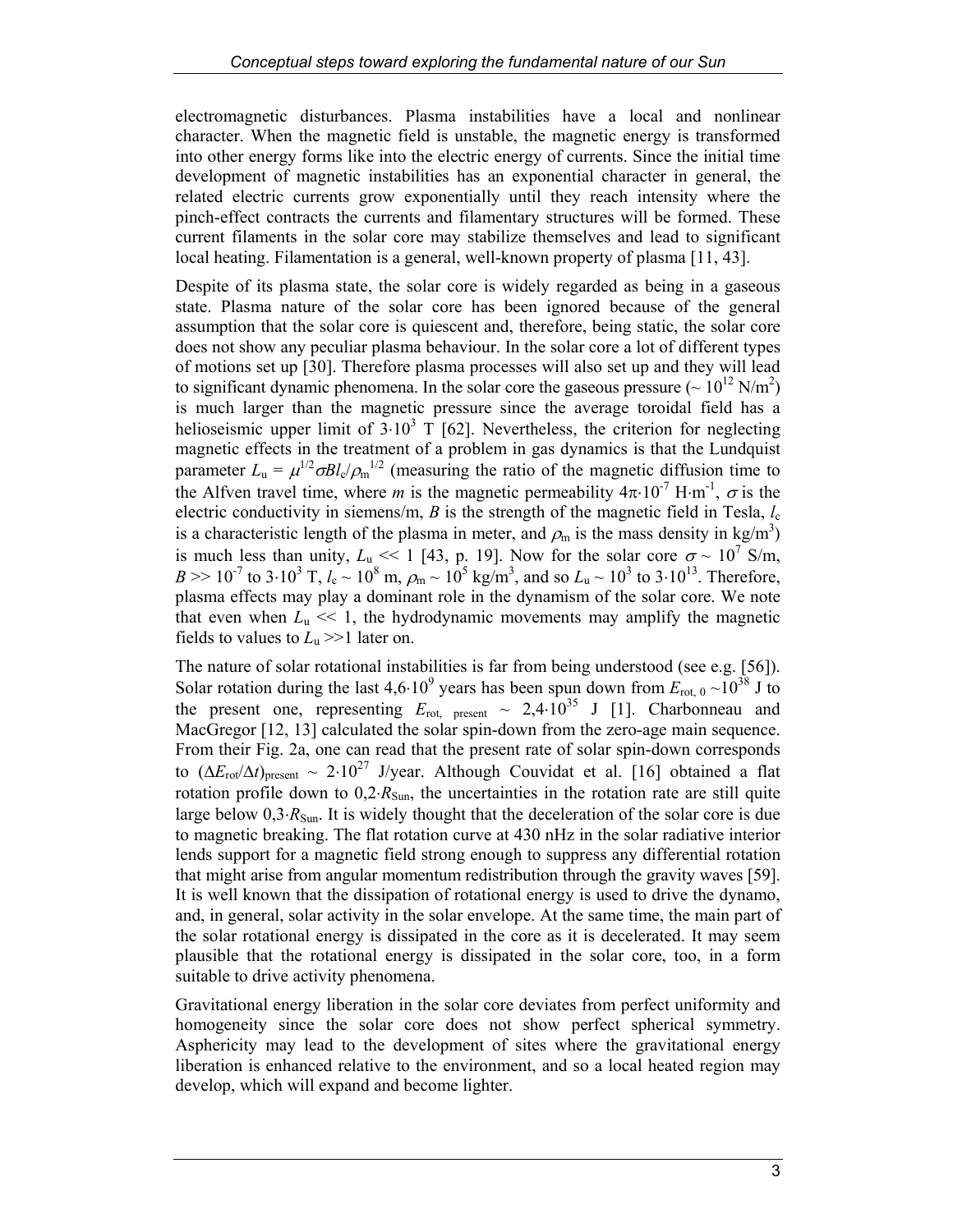All aspects of solar activity (Ellerman bombs, bright points, flares, particle acceleration etc.) are self-similar and their statistical behaviour follows well-defined power laws. This last point reinforces the belief that the solar atmosphere is coupled, through the magnetic field, with the convection zone [66]. Regarding that the solar atmosphere is widely different from the interior of the Earth, and despite this difference similar catastrophic events occur, we have to allow that similar events may occur in the solar core, too, where all the ingredients are given. Namely, nonlinear plasma with its collective modes, magnetic field, and even a highly nonlinear energy source are present.

Based on a dynamical model of two-fluid equations with energy generation and loss, recently Li and Zhang [39] pointed out that, due to nonequilibrium of the solar core, coherent structures may develop and survive the destroying effects of frequent collisions and avoid decoherence at the high temperatures. Nuclear reactions go through inelastic collisions between ions and the accelerated ions transfer energy and momentum only subsequently via elastic collisions. The electrons lose energy and momentum through emitting photons via inelastic collisions with ions. On average, the direction of the energy and momentum flux in the nuclear fusion region is therefore:  $\phi$  ions  $\rightarrow$  electrons  $\rightarrow$  photons. This implies that electrons do not reach thermodynamic equilibrium with ions  $(T_i > T_e)$ , nor do photons with electrons in the fusion plasma. The non-equilibrium effect also shows itself in the two-fluid dynamical equations, and Li and Zhang have shown that the collision terms have been cancelled out by the non-equilibrium effect within general conditions. The reduced nonlinear two-fluid equations have been solved and it was shown that the self-organization of the stochastic thermal radiation field is in a close relation with the self-generated magnetic field: if one of them is absent, the other is very weak. Solving the model equations with a standard second-order explicit quasispectral method, they obtained that a magnetic field of at least  $4·10<sup>4</sup>$  T may be generated at the centre of the Sun. Such a strong field shows that the self-organizing behaviour of the stochastic radiation field does occur. The growth time scale of the self-generated magnetic field is about  $10^{12}$  s ( $\approx 3.10^4$  year).

Chang et al. [11] demonstrated that the sporadic and localized interactions of magnetic coherent structures arising from plasma resonances are the origin of 'complexity' in space plasmas. Dynamics of a plasma medium under the influence of a background magnetic field are characterized by coherent structures like convective cells, propagating nonlinear solitary waves, pseudo-equilibrium configurations and other varieties. They pointed out that MHD and kinetic (linear and nonlinear) instabilities result in fine-scale turbulences and trigger localized chaotic growth of a set of relevant order parameters. For typical MHD turbulence, the arising coherent structures are generally flux tubes. For our present purposes, it is important to notice that plasma interactions in general lead to sporadic and localized energy concentrations, and we suggest that the anisotropic dissipation of e.g. rotational energy of the solar core may enhance the energies of these sporadic and localized coherent structures significantly.

The localization of nuclear energy liberation needs a heating timescale  $\tau_{\text{nucl}} = C_p T/(\varepsilon \nu)$ to be shorter than the timescale of the cooling processes  $\tau_{expansion} = 5 H_p/v$ ,  $\tau_{\text{adj}} = \kappa \rho^2 C_p R^2 / (16 \sigma T^3)$  [30], where  $C_p$  is the specific heat at constant pressure, *T* the temperature of the heated region,  $\varepsilon$  is the rate of energy liberation by nuclear reactions, *v* is the exponent in the  $\varepsilon \sim T^{\nu}$  relation,  $H_p$  is the pressure scale height, 'v' the velocity of the heated region,  $\kappa$  is a mean absorption coefficient,  $\rho$  and R is the density and the radius of the heated region,  $\sigma$  is the Stefann-Boltzmann constant ( $\sigma = 5.67 \cdot 10^{-8}$  W⋅m<sup>-2</sup>⋅K<sup>-4</sup>). With typical values ( $\kappa = 0.2 \text{ m}^2 \cdot \text{kg}^{-1}$ ,  $\rho \sim 10^5 \text{ kg} \cdot \text{m}^{-3}$ ,  $C_p = 30 \text{ J} \cdot \text{K}^{-1} \cdot \text{mol}^{-1}$ ,  $T = 10^7 \text{ K}$ ,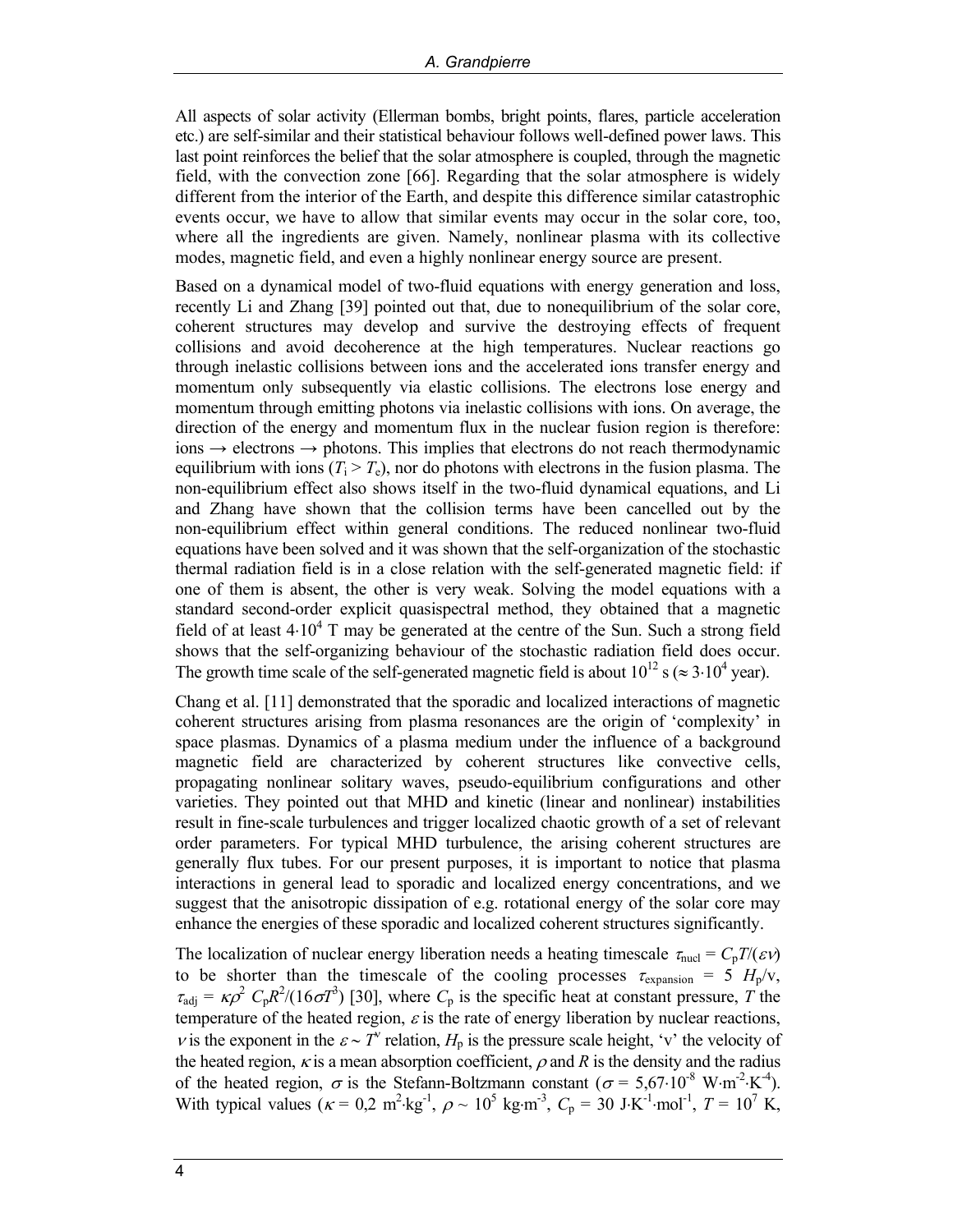$R = 10^4$  m,  $H_p \sim 7.10^7$  m, v ~ 10 - 10<sup>4</sup> m/s),  $\tau_{\text{adj}} \sim 7.10^6$  s,  $\tau_{\text{expansion}} \sim 3.10^4$  - 10<sup>7</sup> s,  $\tau_{\text{nucl}} \sim 10^{16}$  s, while for  $T = 10^8$  K,  $\tau_{\text{adj}} = 7.10^3$  s,  $\tau_{\text{expansion}} \sim 3.10^4$  -  $10^7$  s,  $\tau_{\text{nucl}} \sim 1$  s. It is clear that when the timescales of the cooling processes are comparable to or longer than the timescale of the rising motion of heated bubbles, the bubbles may travel significant distances. When the sporadic and localized energy enhancements heat a small macroscopic region above  $10^8$  K, nuclear energy liberation will make the region explosive.

For the localization of the gravitational waves, Burgess et al. [7, 8] indicated the presence of density fluctuations in the deep solar core as a result of a resonant process similar to coronal heating. Energy is transferred from the g-modes into magnetic Alfven modes with density fluctuations corresponding to ∆*T*/*T* ~ 1,1, dissipated heating energy is  $Q_0 \sim 10^{28}$  J. Now our calculations [30] had shown that a much lower heating of  $Q_0 \sim 10^{20}$  J is enough to produce a bubble rising a distance larger than its linear size.

Rotational, magnetic and thermal instabilities, gravitational g-mode oscillations, tidal effects and metastabilities make the solar core a dynamic, active system [27, 28, 30, 63]. The simple "ball of gas" concept, and the standard solar model based on this concept starts to lose its exclusive dominance in our picture of the Sun, and the emphasis may shift towards the dynamic phenomena of the Sun. A discrepancy between the old concept of the Sun and the accumulated results of the last decades makes it timely to present a revision of our concept of the Sun, and work out a deeper, more proper picture that may be useful for the paradigm shift from the "ball of gas" picture into the dynamic Sun framework.

In this paper, we present an approach, based on the concept that Sun has an astronomically large number of degrees of freedom (d.o.f.). There are mathematical methods worked out already to describe these dynamic collective modes offered by quantum field theories (e.g. [17, 18]); synergetics (e.g. [35]); self-organized criticality [3]; and so the approach suggested in this paper also opens up perspectives to new branches of solar sciences. We will shed some light on fields where the usefulness of this approach is indicated, and we will also propose some experiments to obtain measurable data on the nature of the Sun.

Sun is a self-organizing complex system. There are also some similarities to the most fundamental characteristics of terrestrial living organism. These lifelike characteristics correspond to the fact that the Sun shows a pronounced *activity, sensitivity, homeostasis, self-governance, integrality, and even a special type of "metabolism"* (obtaining energy from transforming materials into different compounds). Our aim is not to argue that the Sun is a living system or organism. Instead, our aim is to initiate a research to explore the most relevant facts, methods, and approaches suitable for the consideration of the nature of the Sun. We would like to make some initial steps in order to facilitate the exploration of the most important data, concepts and treatments necessary to work on this new field. To decide what is important for this aim we have to know what is a self-organising system, and what is life. In this introduction, we present a short preliminary consideration on the harder, and more fundamental question: on the lifelike nature of the Sun.

Three spectacular, easy-to-recognize signs of life are *activity, sensitivity and government from the level of the organism as a whole*. An exact study would necessitate a definition of the terms "activity", "sensitivity", and "government from the level of the organism as a whole". Instead, since our aim at present is only a stimulation of interest, we will postpone this more exact study to a later, more philosophical paper.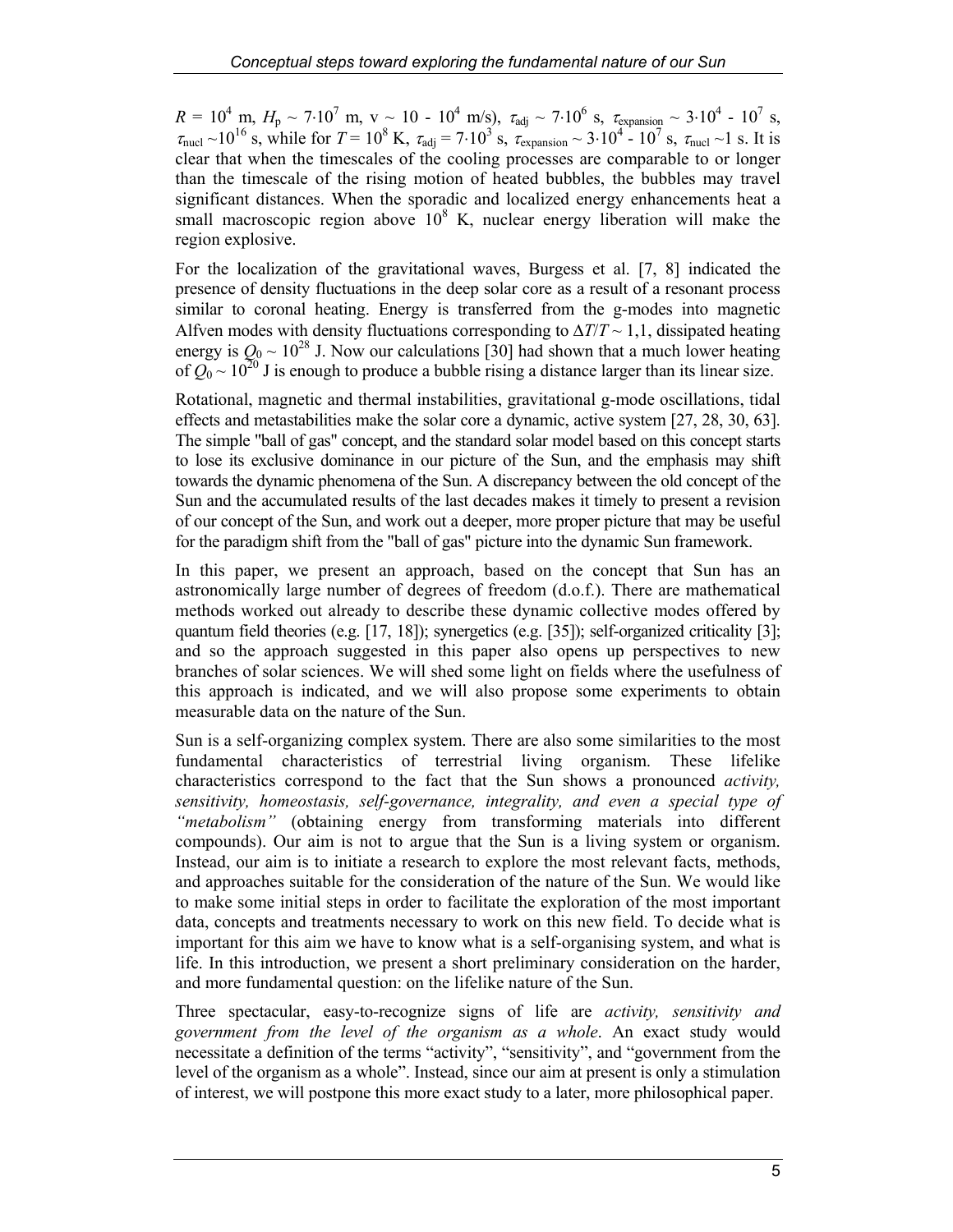- (i) Is the Sun active? Yes, and its activity is known under the name: solar activity. The persistence of this activity adds a special emphasis on the significance of this activity, since a persistent activity is self-regenerating.
- (ii) Is the Sun a sensitive object? Yes. Every star is fundamentally sensitive, as nuclear energy production is an extremely sensitive function of temperature. Energy producing mechanisms are dependent on the high power of temperature  $(\varepsilon_{\text{pp}} \sim T^4$  for the proton-proton cycle, and  $\varepsilon_{\text{CNO}} \sim T^{20}$  for the CNO-cycle), a small amount of heating may lead to an acceleration of nuclear energy production and to further, increased amount of heating, which in turn may accelerate the heating process in a positive feedback cycle – if the negative feedback (heat loss processes) is weaker. This fundamental stellar sensitivity may be responsible for the development of local heated regions in stellar interiors and generating stellar activity from the radiative interior [30, 32].
- (iii) Is solar activity regulated from the global level? Yes. "The prime cause of the solar cycle is a quasi-periodic oscillation of the SOLAR MAGNETIC FIELD." [42]. Solar cycle involves the sunspots, solar irradiance, surface flows, coronal shape, oscillation frequencies, etc. Sun is governed by a subtle agent (the magnetic field) that has a relatively small energy.

The Sun seems to govern its own behaviour from a high level of organization, and this would be a realization of a downward causation. The macroscopic degrees of freedom related to solar activity have significant energies even in comparison to the microscopic ones.

We note that the "bottom-up" approach building up the Sun from mass points or elementary particles is only one of the possible, physically sound approaches. For example, Eakins and Jaroszkiewicz [21, 22, 38] pointed out that a "top-down" approach offers a better description of our universe as a quantum universe, containing the bottom-up approach as a special, simplistic case. The quantum entanglement of the Sun to its global level and to the universe as a whole makes the Sun an even more highly complex system.

In this short paper we consider the nature of the Sun in an approach based on a consideration of the solar d.o.f., namely how the macroscopic d.o.f.s become excited, how the collective modes develop, and how they become organized by the magnetic field. The macroscopic degrees of freedom related to solar activity have significant energies even in comparison to the microscopic ones. The relative energy budget of solar activity to the average luminosity reaches an amplitude of  $0,1\%$  [67, 68]. A whole series of phenomena related to intermediate collective degrees of freedom might play a role in the dynamics of the Sun that has yet escaped attention in the MHD approach.

## **THE COLLECTIVE MODES OF THE SUN**

Sound waves, MHD waves, p-mode, f-mode, g-mode, r-mode etc. oscillations, tidal waves, rising flux tubes etc. represent a continuous and self-regenerating activity extending throughout the whole body of the Sun and, in time, to a period comparable to the whole lifetime of the Sun. At a higher level of the solar collective modes, there appear the active regions, differential rotation, meridional circulation, giant, supergranular and granular activity, faculae, flares etc. At an even higher level we find the magnetic cycle with global collective modes and quasi-regularly repeating complex patterns of activity that represent such a long-lifetime and permanent self-initiating activity that they, apparently, do not have their counterpart in the realm of terrestrial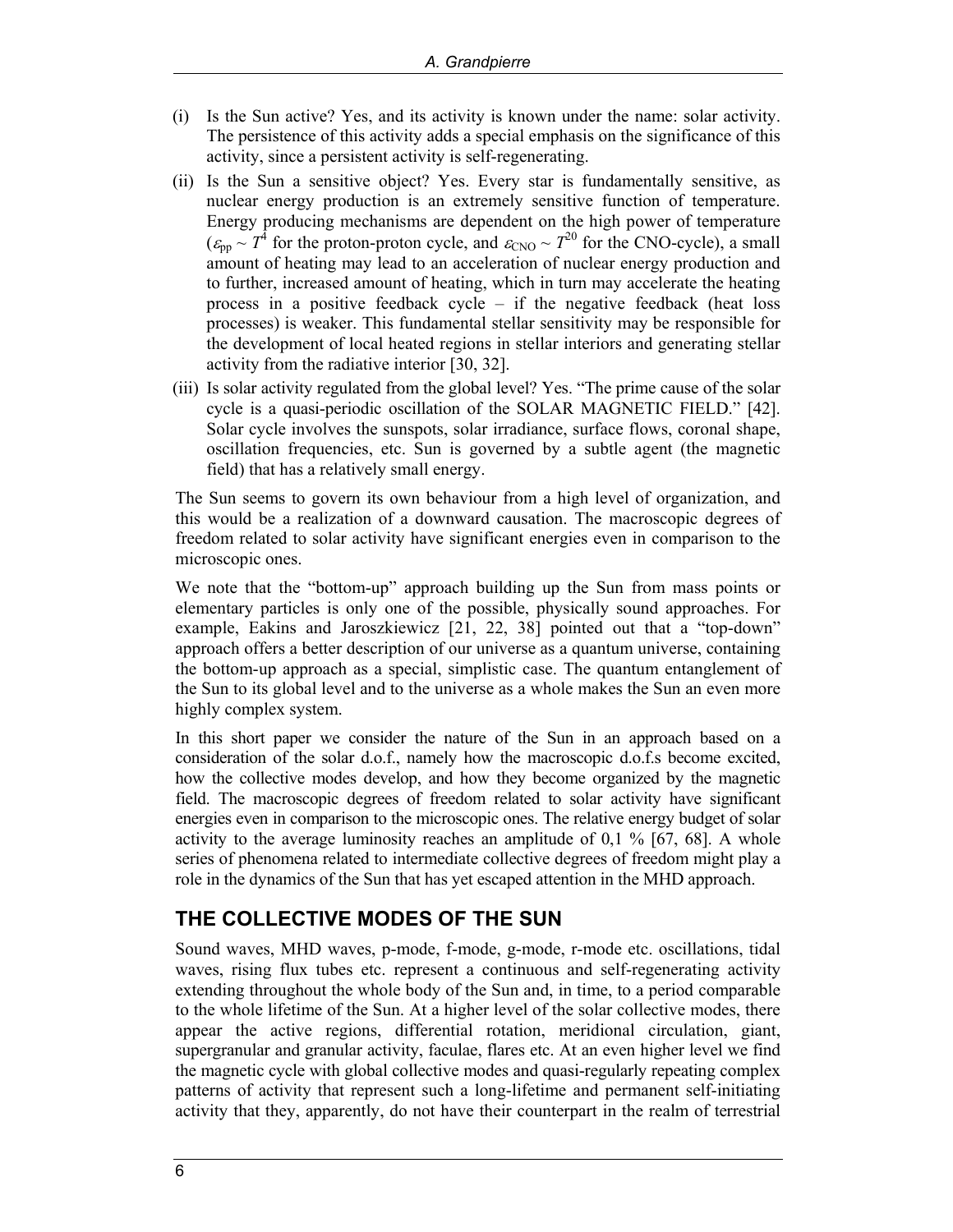physical self-organizing systems like sandpiles [3], lasers, Bénard-cells [35], phase transitions like ferromagnetism or superconductivity etc.

Appearance of Bénard cells is due to sharp temperature gradient. Different boundary conditions (rigid or free boundaries [10]) lead to different structural patterns of Bénard cells. The appearance of order is related to the macroscopic boundary conditions, which – being macroscopic - themselves represent macroscopic order that they can distribute to the system which they delimit. In that context, the phenomenon of Bénard cells is a member in the set of collective modes triggered by macroscopic physical influences. The phenomenon of generation of macroscopic order by the boundary conditions is a strange phenomenon of organizing remote control, organizing an astronomical number of microparticles into a coordinated behaviour to develop a coherent macroscopic order, in accordance with the boundary conditions. Del Giudice [19] pointed out that it is the electromagnetic radiative field, a long-range messenger indeed, that is responsible for such macroscopic organization. The quantum field formalism is also capable of describing the dynamism of the collective degrees of freedom [65].

In solid state physics collective phenomena found their description through the appearance of phonons and other quasiparticles. Plasma is very rich in collective phenomena, and our Sun consists largely from plasma. Actually, plasmons are suggested to describe collective plasma processes [44]. In addition to the haphazard individual fluctuations of electrons, Bohm saw there was a collective motion involving the electron sea as a whole, 'an electron plasma'. In such collective modes, the movement of individual electrons might appear to be 'random', but the cumulative effect of minute fluctuations in an enormous number  $(10^{23})$  of electrons combined to produce an overall effect. Such collective effects representing a deeper order [6] were eventually well established experimentally and called 'plasmons' or, more generally, quasiparticles or excitons.

We know that the development of macroscopic modes received a rigorous foundation in the quantum theory of collective phenomena [53]. The macroscopic wave function gives a global collective description of the dynamical evolution in terms of a classical (but complex) wave field with a well-defined quantum phase. This is exactly what Saniga [49, 50] applied to describe the order represented in solar activity. He introduced a complex scalar Higgs field interacting with the electromagnetic gauge field in a modified Ginzburg-Landau theory. We suggest that the physical basis of the solar Higgs-fields is the development of collective modes of microscopic polarization effects, of electromagnetic quasiparticles contributing to "macromolecular dipoles" in the form of macroscopically polarized filaments. The solar Higgs field is a manifestation of quantum field changes related to dipole ordering, manifested also at the macroscopic degrees of freedom.

# **IS THE SUN A SELF-ORGANIZING COMPLEX SYSTEM?**

"Self-organized, non-equilibrium system … is a distinguishable collection of matter, with recognizable boundaries, which has a flow of energy, and possibly matter, passing through it, while maintaining, for time scales long compared to the dynamical time scales of its internal processes, a stable configuration far from thermodynamic equilibrium. This configuration is maintained by the action of cycles involving the transport of matter and energy within the system and between the system and its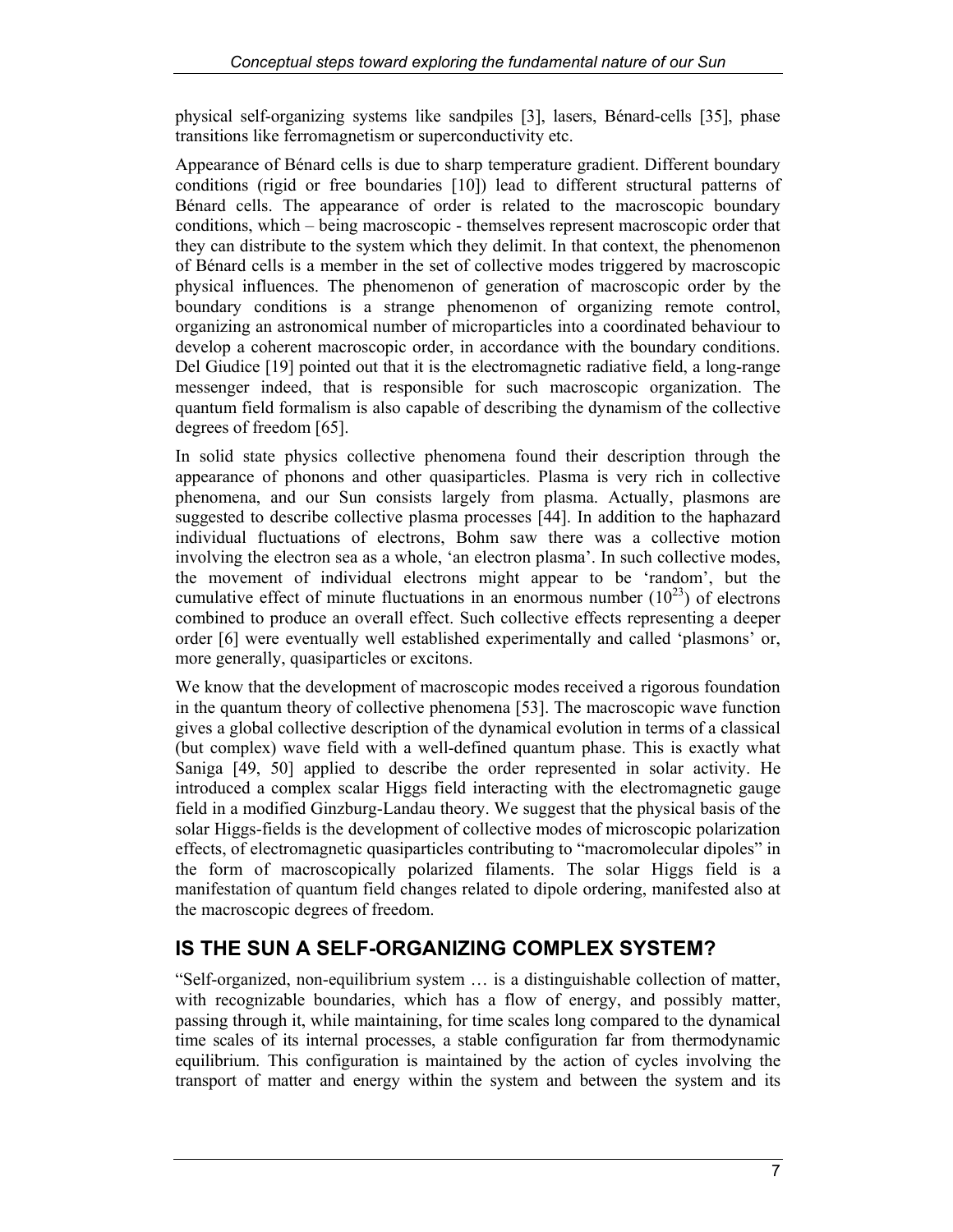exterior. Further, the system is stabilized against small perturbations by the existence of feedback loops which regulate the rates of flow of the cycles." [55, p. 155].

Examples of natural self-organizing complex systems/phenomena are phase transitions like glaciation, magnetism, crystallization, pattern formation of snowflakes [25], avalanches of sandpiles [3], Benard-cells of convective flows, the generation of laser light [35], earthquakes in the mantle of the Earth. Applying the formulation of Bak [3, p. 5], we find that the Sun is a complex system, since it shows a definite and rich variability. By the concept of Haken [35, p. 11] the Sun is a self-organizing system, since a significant part of its collective modes are developing without a specific, impressing interference from the outside. Certainly, the Sun is able to change its internal structure through the homeostatic process of self-stabilization through its expansion and contraction, or otherwise. The Sun is a non-equilibrium system, which has a significant flow of energy passing through it while maintaining a stable configuration, having also a cyclic activity transporting energy and matter within the system and between the system and its exterior. The Sun is stabilized against small perturbations by the existence of negative feedback loops, since e.g. a heating perturbation generates expansion, and expansion causes cooling and return to the equilibrium, therefore fulfilling the criterion of Smolin [55, p. 155], too.

The solar surface is much more ordered than our present physical knowledge recognizes. Schwarzschild noticed in 1959 that granular structure should be turbulent instead of the observed cellular pattern. Reynolds number (the ratio of the inertial force of the motion to the decelerating drag force) characterizing the degree of turbulence is enormous –  $Re \sim 10^{14}$ . According to laboratory experiments, above  $Re~10<sup>6</sup>$  the flow becomes chaotically turbulent, losing all its remaining regularities. Now the range  $\text{Re} > 10^7$  is not yet reached experimentally. The extremely high Reynolds-number  $\text{Re} \sim 10^{14}$  seems to indicate the necessity of a completely and extraordinarily chaotic turbulence of the solar granules. On the other hand observations show a quite different picture of an almost complete regularity, reminiscent to the cells of the beehives.

Solar activity is an expression of energy transfers from one mode to another, and to understand solar activity it is fundamental to keep in mind what are the relevant energy sources and actual modes of energy transfers.

| Type          | Energy, J   | Luminosity, $J·s^{-1}$ | Luminosity change<br>amplitude, $(J \cdot s^{-1})$ in an $\sim$<br>11 year cycle) |
|---------------|-------------|------------------------|-----------------------------------------------------------------------------------|
| Nuclear       | $2.10^{44}$ | $4.10^{26}$            | $4.10^{23}$                                                                       |
| Gravitational | $4.10^{41}$ | $3.10^{22}$            |                                                                                   |
| Rotational    | $2.10^{36}$ | $6.10^{19}$            |                                                                                   |
| Convective    | $10^{31}$   |                        |                                                                                   |
| Magnetic      | $5.10^{27}$ | $2.10^{19}$            |                                                                                   |
| Tidal         | small       | $< 10^{15}$            | $< 10^{13}$                                                                       |

**Table 1.** Estimated energies, luminosities and activity-related luminosity change amplitudes.

The Earth [24, 40], galaxies [55] and the Universe [37, 54, 69] are already recognized to be complex self-organizing systems. Moreover, a comprehensive picture is proposed on cosmic evolution as the rise of complexity in nature [9]. There were attempts to apply self-organization in solar physics too. Li and Zhang [39] pointed out that coherent structures may be present in the solar core due to non-equilibrium processes.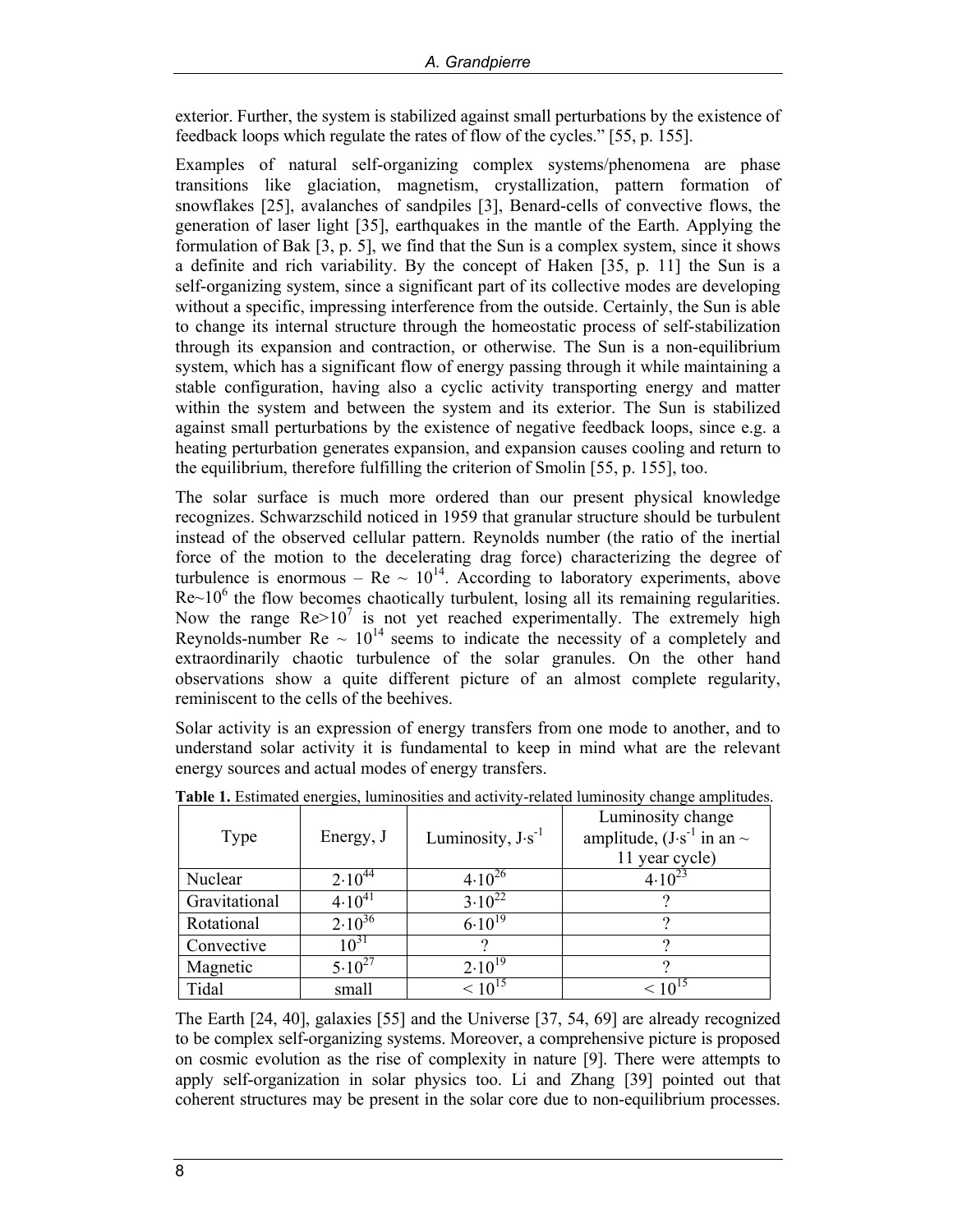Due to the self-organization of the stochastic radiation field, a self-generated magnetic field will develop in the solar core, the magnitude of which may reach  $6·10<sup>4</sup>$  T.

Vlahos [66] regards the surface solar active regions as open dynamical systems away from equilibrium, driven by the turbulent convective zone. He has shown that all aspects of solar surface activity share one common characteristic, they are self-similar and their statistical behaviour follows well-defined power laws. Chang et al. [11] reviewed complexity, forced and/or self-organized criticality and topological phase-transitions in space plasmas.

# **IS THE SUN A LIVING SYSTEM?**

Living systems are such self-organizing systems that display high degree of functional self-governance of each organizational level [34]. The Sun is much more complex than ice, snowflake, sandpile, magnet, a Benard-cell, or a flame. *There is a significant difference between the most complex terrestrial complex systems (like Benard-cells or flames) and the Sun showing a lifelike activity involving thermodynamical, electromagnetic and gravitational behaviour on a wide range of spatial and temporal scales, degrees of freedom and energetic levels.* The special type of complexity of the Sun is related to dielectric macroscopic filaments and magnetic flux tubes, in a remarkable similarity to the terrestrial living organisms which are organized through the order of their polarized filamentary macromolecules also by electromagnetic fields [4]. The Sun is in a permanent state of activity and produces high-quality order in the patterns of solar activity [15], and in coherent sunlight [5, 45].

Ervin Bauer formulates three key marks of living systems [4, p. 32]. The first key mark says: "In order that a system could be alive, it should be able to show spontaneous changes even in an unchanging environment. Therefore it needs to have accumulated energy, which may be used within the conditions prevailing within the system and at unchanging outer conditions. This means that potential differences should set up within the system." The second key mark says: "The living systems show changes which are not due only to the effects of the outer changes but also to internal, non-mechanical factors...It is not necessary that the living systems react to every outer effect in every case with a work modifying the arising processes; our claim is only that they should not show only passive changes that can be determined unequivocally on the basis of the initial state of the system and the outer effect…The living systems show a sensitivity that is very wide-ranged, present to almost all outer effects, in the case of the repeated action of the outer effects as well. The reaction of the system is not a direct consequence of the outer effect, regarding its strength, too, and frequently the topographic agreement is also missing, when a stimulus acting on one place of the system corresponds to a reaction process occurring in a distant place of the system … the sensitivity of the living system is the ability to show processes that reacts to the equilibrating processes elicited by the outer effects by other processes using energy to recharge the potential differences" [4, pp. 36-42]. Therefore, the persistence of such sensitivity involves a self-regenerative activity, recharging the most important living potentials in the most suitable way. Such a self-regeneration assumes the presence of free energy available for such a work. Now if the sensitivity is present in most of the places of the system, and if it may act non-locally, this requirement apparently necessitates a free energy reservoir that is available by many or most parts of the system. Therefore, the free energy supply of almost any part of the system at any time assumes the presence of an activity that mobilizes and directs the free energy to the proper place in due time. This governing activity should consume much less energy than the system's "real activity" that concerns to the outer effects and the corresponding internal changes. In this way the global sensitivity of living systems seems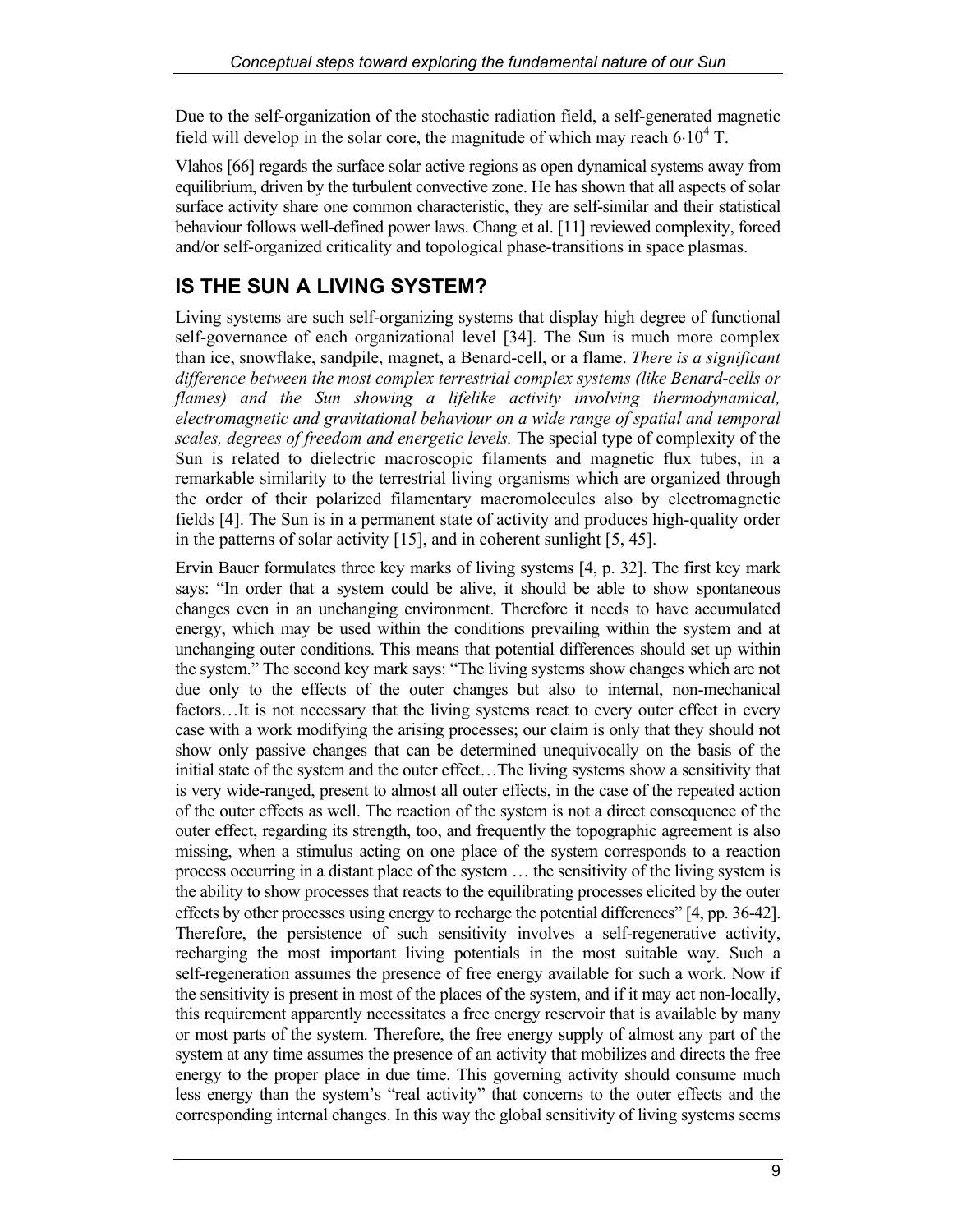to involve the presence of a subtle free energy field that is able to govern the processes developing from the stimulus until the answer in a functionally reasonable manner. Now the question is how is it that such a governing subtle energy field is present in the Sun, and how it is able to govern from "above", from the global level of the living system.

Such a governance is enlightened by Ervin Bauer with his third requirement: "The work of the living system, independently of the environmental conditions, is used against the equilibrium towards which the system would proceed by the physico-chemical laws at the actual outer conditions and the initial state of the system." Ervin Bauer formulated the life principle: "Living systems and only living systems are never in a state of equilibrium; to the debit of their reserves of free energy they continually perform work against the setting in the equilibrium state which should, according to the laws of physics and chemistry, be established under the actual external conditions" [4, p. 44].

The fact that life is intimately related to collective phenomena is an inevitable necessity. Microparticles have only individual degrees of freedom. Propensities [47] act as generalized determinations. They are situation-dependent collective phenomena developing in many-sided, dynamic, changing situations. Propensities are already related to collective degrees of freedom. Living systems are possible only above a certain level of complexity because the appearance of collective modes depends critically on the level of complexity. The higher the complexity, the richer and more field-like the propensities will be. Living systems may develop when propensities are so complex that they develop a field-like character that coheres with an energy reservoir available for this field. Of course, this statement is true only together with its dual: living systems may develop only when the life principle meets with a system complex enough that a field-like causative structure may develop with a field-like energy reservoir.

Regarding the electromagnetic nature of the solar cycle, it is important to be aware to the work of Del Giudice [19]. He recognized that a missing ingredient of liquid water formation as condensed matter from water vapour is the electromagnetic (e.m.) radiative field. In the process of water condensation, water density increases abruptly by a factor of 1600 at the condensation point of 373 K, and this process occurs remarkably fast regarding the fact that more than  $10^{23}$  individual water molecules have to be hooked together almost instantaneously. Although the contribution of the e.m. radiative field to the interaction between two particles is exceedingly small with respect to the static forces, but, when we collect a very large number *N* of components, it is possible to realize [20] that at a density exceeding a threshold the radiative contribution becomes very large (superradiance). In the solar interior, the plasma and its filamentary structures interacting with the strong radiative field may produce a coherent phase (in the context of radiative field) or collective mode (in the context of the plasma constituents), similarly to water. The coherent phase represents only a fraction of the solar plasma, and so a two-fluid picture emerges, again resembling the picture of the superfluid helium. At the same time, the coherent field is able to arrange an astronomical number of plasma particles almost instantaneously when suitable conditions develop. We know that the electrodynamic properties of water depend on the coherent phase, and, similarly, we can expect that the electrodynamic properties of the solar plasma also depend on the coherent collective mode. In the process of formation of coherent collective modes, a sizeable polarization field develops, which may contain a significant amount of information [19], and hooks together an astronomical number of particles by the coupling of quantum electrodynamic fields. Indeed, it is well-known that water may show a complex behaviour, it has memory, structure, and information (e.g. [14]). Similarly, the formation of a filamentary basic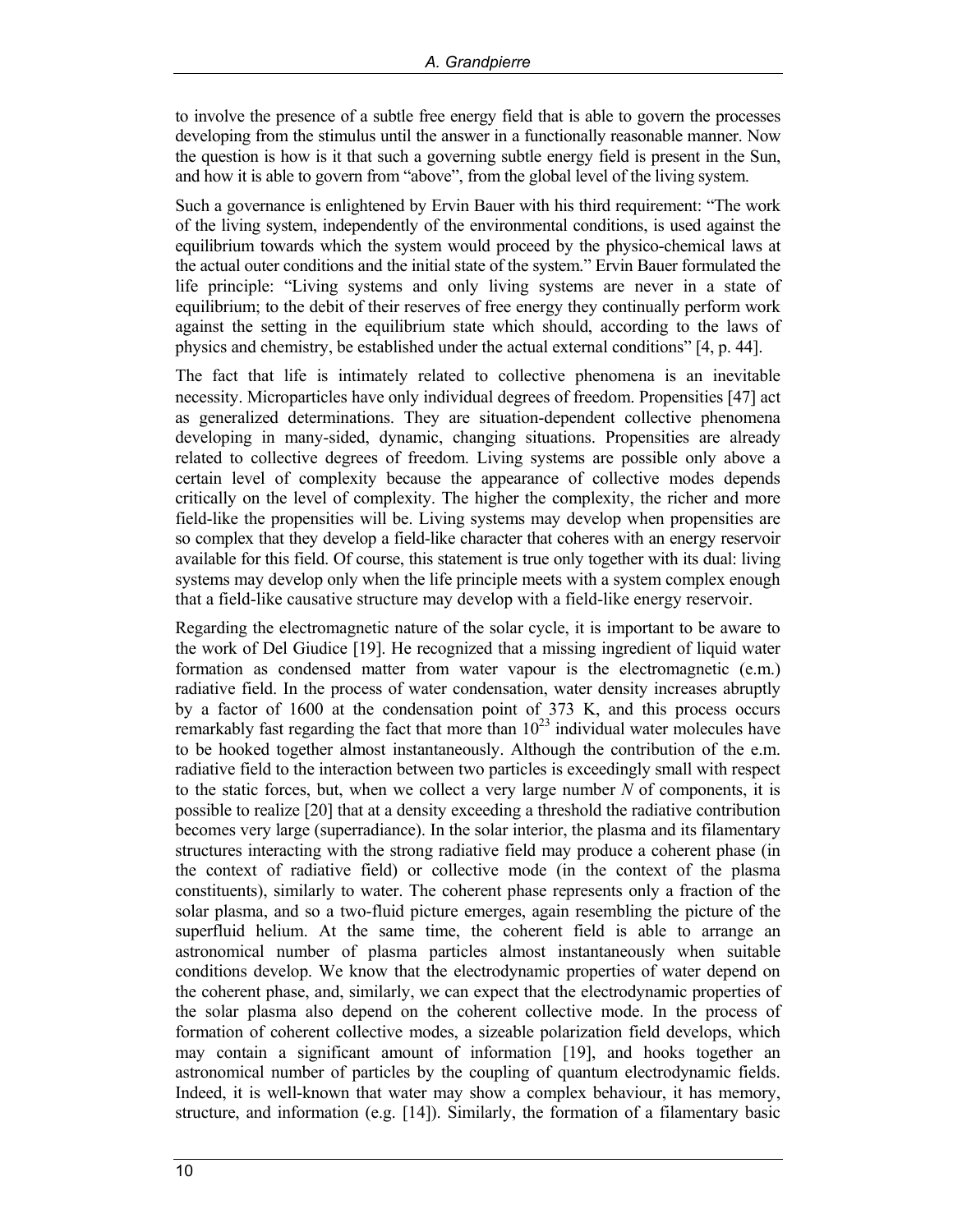plasma structure in the solar core is indicated by Li and Zhang [39]; and in the solar convective zone [49, 52] and in space plasma by Chang et al. [11]. On this basis, we think that the detailed calculations of Del Giudice and his group may substantiate that the solar plasma may be rich enough in information to make the Sun capable of maintaining its lifelike organisation.

The fellow systems of the Sun, the Earth (e.g. [40, 64]), the Galaxy [33] and the Universe [22] were already considered as living systems/organisms. Recently, Grimm [34] concluded that Gaia System is an authentic living system. The idea that a galaxy is a self-organized system – more an ecology than a nonliving clump of stars and gas – has become common among astronomers and physicists who study galaxies [55]. Some regards galaxies as literally alive: "I have argued that our Galaxy is alive – literally alive, in the full biological meaning of the term. … The striking feature of the way in which spiral galaxies maintain a steady state, far from equilibrium … has been produced by a process of evolution and competition" [33, p. 214]. We note that these approaches are merely physical ones, and as such, they may miss the most substantial points of living organisms. "From the standpoint of the traditional physical sciences a living organism appears as a complex aggregation of separable units of matter associated causally with one another in separable events. From the biological standpoint, on the other hand, the apparently separable units of matter and events are seen not to be actually separable, but, in their relationships to one another, to be taking part in the manifestation of the co-ordinated and persistent whole which is called a life, and which has no spatial limits. Thus the separable units and events of physical interpretation are seen to be illusory, but the same phenomena become intelligible in so far as they can be interpreted as phenomena of life" [36, p. 62]. "Physical interpretation, in so far as we adhere to it, is applicable to the whole of our perceived experience. But so is biological interpretation … Inasmuch, however, as in biological interpretation we are taking our experience more fully into account than in physical interpretation, biological interpretation is on a higher level, and represents reality less incompletely than physical interpretation." [36, p. 64]. The biological standpoint is worked out in our books [29, 31].

## **THERMODYNAMIC CHARACTERISTICS OF THE INEQUILIBRIUM SUN**

The Sun has much more degrees of freedom and much higher energy flux than the surface of the Earth, therefore the Sun shows much higher versatility, plasticity and inner drive towards autonomous activity than systems at the surface of the Earth. An important quantitative characteristic of any complex and living system is the distance from thermodynamic equilibrium. The distance from the thermodynamic equilibrium can be measured with extropy.

Martinás [41, p. 39] calculated the extropy flow  $J_{\Pi} = L_2/T_2 - L_1/T_1$  (where *L* is the luminosity, *T* is the temperature, index 1 refers to the incoming and index 2 to the outgoing values) for the Earth as being  $J_{\Pi}(\text{Earth}) = 4.10^{14} \text{ J K}^{-1} \text{ s}^{-1}$ . We calculated the extropy flow for the Sun:  $J_{\Pi}(\text{Sun}) \sim L(\text{Sun})/T_{\text{eff}}(\text{Sun}) = 7 \cdot 10^{22} \text{ J K}^{-1} \text{ s}^{-1}$ . This number indicates that the Sun is a strongly nonequlibrium system. Regarding that the numerical values of extropy flows are generally not really familiar, we calculated also some representative values for comparison. For an (unmoving) human the heat output is  $L \sim (2 \text{ J} \cdot \text{kg}^{-1} \text{ s}^{-1} \text{ 7 } 10^5) \cdot g = 1,4 \cdot 10^3 \text{ J s}^{-1}$  as estimated on the rate of metabolism. Therefore, for an unmoving human:  $J_{\Pi}$ (human) ~  $L/T = 4$  J K<sup>-1</sup> s<sup>-1</sup>. The extropy flow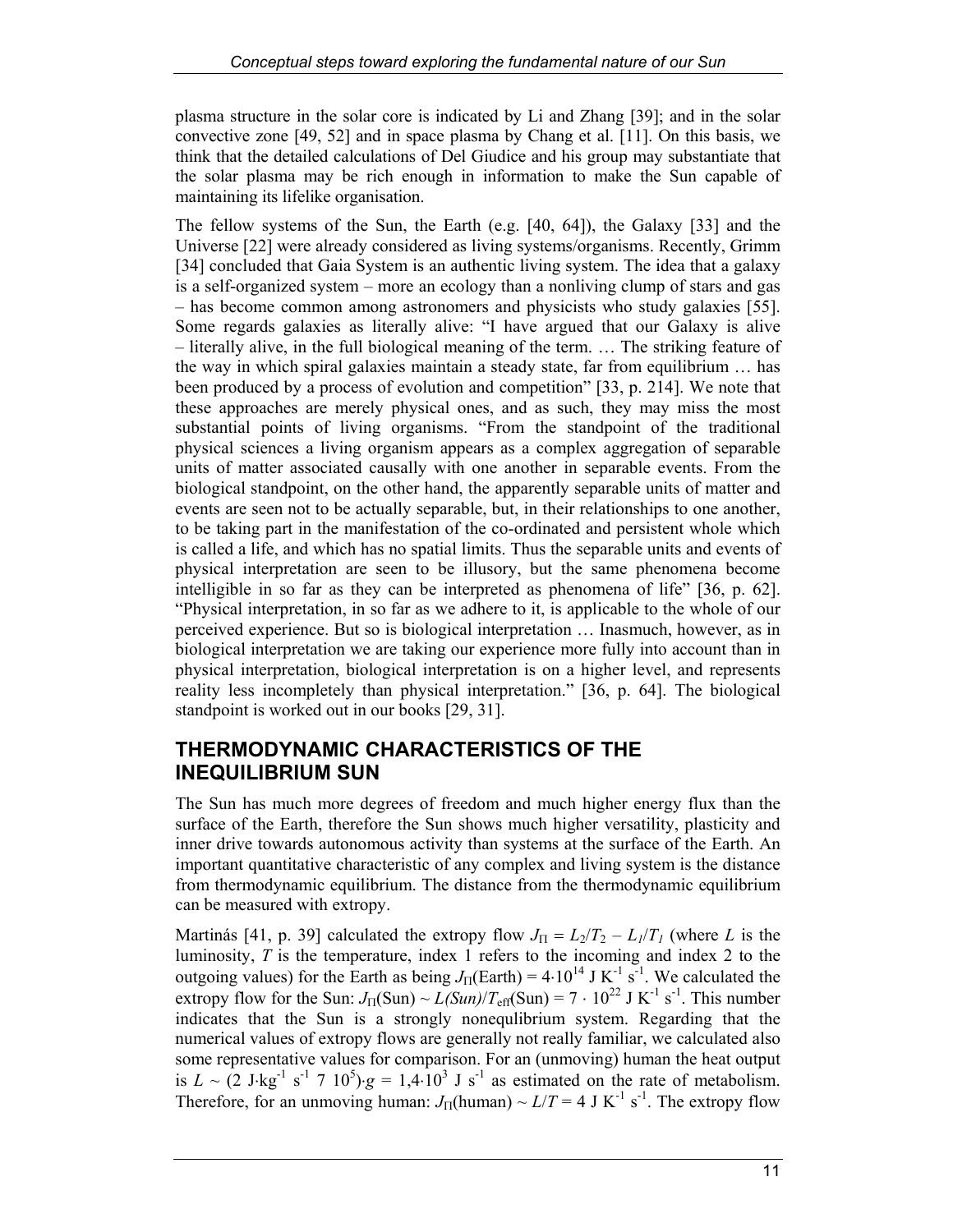for unit masses  $(j_{\pi})$  is  $j_{\pi}(\text{Sun}) = 3{,}5{\cdot}10^{-14}$  J K<sup>-1</sup> s<sup>-1</sup>·kg<sup>-1</sup>,  $J_{\pi}(\text{Earth}) = 6{,}7{\cdot}10^{-17}$  J K<sup>-1</sup> s<sup>-1</sup>·kg<sup>-1</sup>, and  $J_{\pi}$  (human) = 5,7·10<sup>-2</sup> J K<sup>-1</sup> s<sup>-1</sup>·kg<sup>-1</sup>. In the solar emitting layer, the phot  $J_\pi$ (photosphere) ~ 14 ⋅ J K<sup>-1</sup> s<sup>-1</sup>⋅kg<sup>-1</sup>. We do not think that one can immediately draw definite conclusions on the basis of these numbers. Nevertheless, if other facts will point to the same direction, these results may indicate that solar photosphere is more favourable for lifelike complexity than the surface of the Earth.

**Table 2.** Some estimated specific extropy flows.

| Generic structure  | Average $j_{\pi}$ , J K <sup>-1</sup> s <sup>-1</sup> ·kg <sup>-1</sup> |  |
|--------------------|-------------------------------------------------------------------------|--|
| Stars              |                                                                         |  |
| Earth              | $7.10^{-11}$                                                            |  |
| Prebiotic material | $3.10^{-5}$                                                             |  |
| Human body         | $6.10^{-7}$                                                             |  |
| Solar photosphere  |                                                                         |  |

Chaisson [9, p. 139] presented the free energy rate for the modern society a  $\Phi_{\rm m}$  value 50 J⋅s<sup>-1</sup>⋅kg<sup>-1</sup>, that is  $j_\pi$  = 2 J K<sup>-1</sup> s<sup>-1</sup>⋅kg<sup>-1</sup>, this number arises if we count all the energies used by man but the related mass is the mass of mankind. When all the mass of these equipments (and the mass of the equipments producing these ones etc.) is involved, then the value decreases by some orders of magnitude. In this way, modern society loses its 'top position'.

#### **EXPERIMENTS SUGGESTED TO TEST THE NATURE OF THE SUN**

The Sun has a life favouring effect through the negentropy (extropy) it carries, transporting free energy available for living organisms to do work. The Sun plays a life-inducing role in the earth [45, p. 143]. Popp and Yan [46] demonstrated (see their Figs. 8a and 8b) that spontaneous emission of biological systems may also originate from squeezed states as it is shown by their emissions, a significant part of which had fallen below the Poissonian statistics  $p(0) < e^{2\pi i/2}$ . In case of artificial light sources, the emitted radiation never had fallen below the Poissonian photocount statistics. We suggest that this method may be applied to test the nature of solar electromagnetic radiation. If the solar radiation contains non-classical squeezed light, the photocount statistics may be similar to the spontaneous emissions of biological systems, and this would be an important element to understand the emergence of life. The apparent fact is that greenhouse vegetables have less natural aroma and nutritive, vitalizing power than the same vegetables grown on open air and sunshine.

Our study proposes to consider if there are any life-enhancing solar effects besides the extropy carried in solar radiation. We propose that one candidate from the wide range of solar effects is the information content of solar radiation. Recently, Consolini et al. [15] have shown by means of the normalized information entropy measure that the regularities of granular pattern present evidence of a spatial-temporal organization in the evolution of convective pattern. We point out that this and/or other types of information present in solar phenomena (e.g. in the Higgs-field  $[51, 52]$ ) may also carry life-enhancing effects. We suggest the experimental study of the growth of different organisms (bacteria, plants, eggs) on the influence of different types of light: (i) room-temperature artificial light sources; (ii) high-temperature (visible, UV, EUV) artificial light; artificial light with the same temperature as that of the sunlight  $T = 5778$  K (S1); artificial light with the same spectra as sunlight (S2); artificial light with the same spectra, time and incidence angle variation as that of sunlight (S3)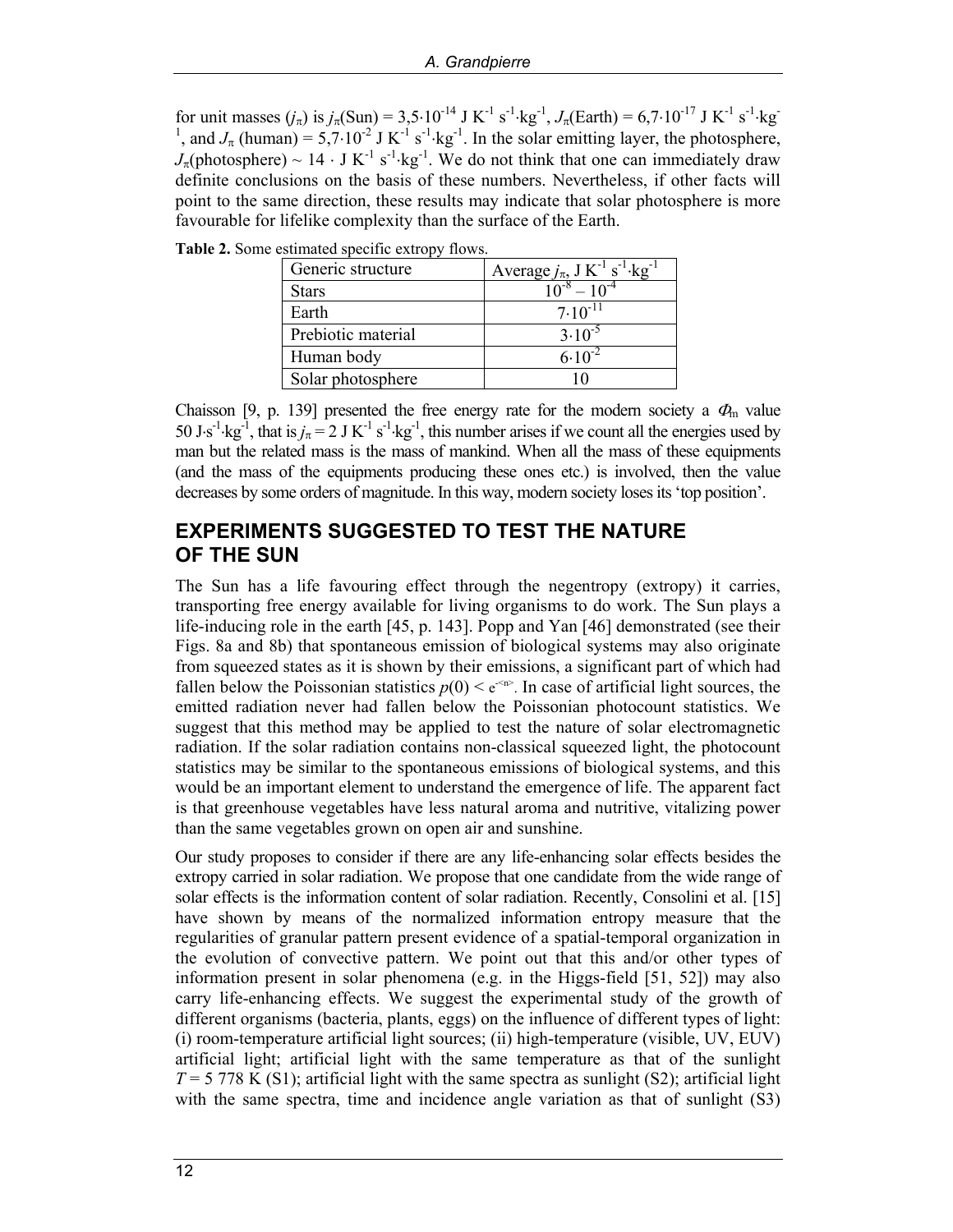(iii) artificial electromagnetic waves like the waves of radio-broadcasts and television-broadcast; informatically modulated artificial lights (like S1, S2, S3); (iv) and light from living organisms, biophotons. In comparison, one may study (v) the biological influence of natural solar light. These experimental possibilities would give a better understanding of the nature of Sun.

## **CONCLUDING REMARKS**

The present approach aims to build up a systematic picture on the network of collective and coherent modes of the Sun, and offers a higher resolution of the physical and possible lifelike nature of the Sun. The obtained results draw some methods and formalisms into solar physics like complexity science, quantum field theory, information theory, theoretical biology, biophoton research, synergetics, condensed matter physics, self-organization and non-linear sciences etc., some of which actually play a central role in the dynamism of modern sciences.

# **ACKNOWLEDGMENTS**

The author expresses his thanks to Dr. Metod Saniga for the encouragement, for the consultations and for the suggestions made to improve the original manuscript; and to Jean Drew for improvements of the English. We also express our thanks to Dr. Katalin Martinás for her remarks and suggestions.

# **REFERENCES**

- [1] Allen, C.W.: *Astrophysical Quantities*. 3rd edition. University of London, The Athlone Press, 161, 1963,
- [2] Bahcall, J.N.: *Neutrino Astrophysics*. Cambridge University Press, 43, 1989,
- [3] Bak, P.: *How Nature Works*. *The Science of Self-Organized Criticality*. Copernicus, New York, 1996,
- [4] Bauer, E.: *Theoretical Biology*. VIEM, Moscow, 1935; Akadémiai Kiadó, Budapest, 1967,
- [5] Bischof, M.: *Biophotonen-das Lichts in unseren Zellen*. 11<sup>th</sup> edition. Zweitasendeins, Frankfurt, 2001,
- [6] Briggs, J.P. and Peat, F.D.: *Looking Glass Universe*. Fontana Paperbacks, Glasgow, 101-102, 1984,
- [7] Burgess, C. et al.: *Large Mixing Angle Oscillations as a Probe of the Deep Solar Interior*. Astrophysical Journal **588**, L65-L68, 2003,
- [8] Burgess, C.P. et al.: *Resonant origin for density fluctuations deep within the Sun: helioseismology and magneto-gravity waves*. IFIC-03-12; McGill-02/40 [http://arxiv.org/abs/astro-ph/0304462,](http://arxiv.org/abs/astro-ph/0304462)
- [9] Chaisson, E.: *Cosmic Evolution*. *The Rise of Complexity in Nature*. Harvard University Press, Cambridge, 139, 2001,
- [10] Chandrasekhar, S.: *Hydrodynamic and Hydromagnetic Stability*. Clarendon Press, Oxford, 1961,
- [11] Chang, T.; Tam, S.W.Y.; Wu, C.-C. and Consolini, G.: *Complexity, Forced and/or Self-Organized Criticality, and Topological Phase Transitions in Space Plasmas.* Space Science Reviews **107**, 425-445, 2003,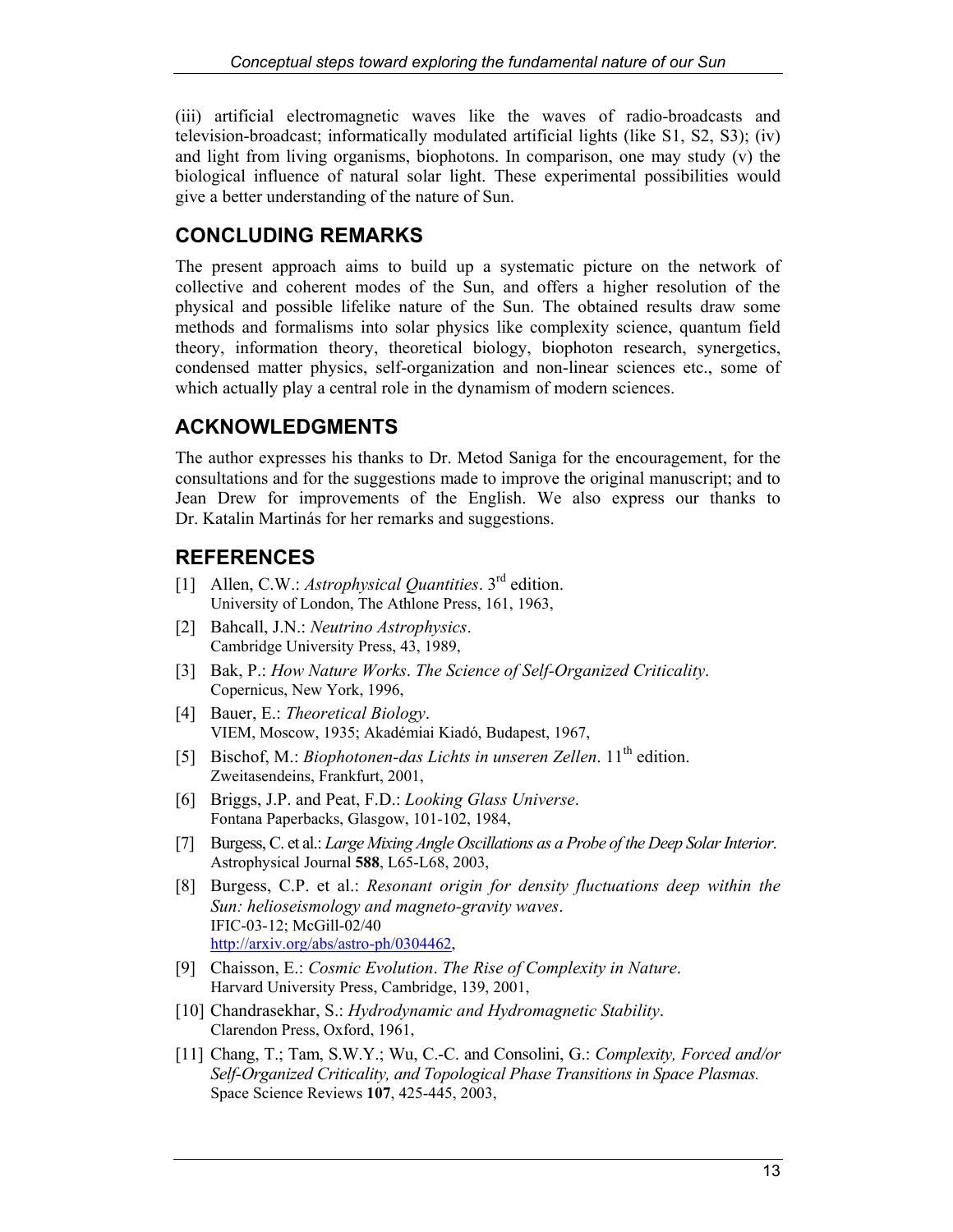- [12] Charbonneau, P. and MacGregor, B.: *Solar spin-down with internal magnetic fields*. Astrophysical Journal **397**, L63-L66, 1992,
- [13] Charbonneau, P. and MacGregor, B.: *Solar Spin-down with Internal Magnetic Fields: Erratum*. Astrophysical Journal **403**, L87, 1993,
- [14] Chaplin, M.: *Water Structure and Behavior*. [http://www.lsbu.ac.uk/water,](http://www.lsbu.ac.uk/water)
- [15] Consolini, G. et al.: *Information entropy in solar atmospheric fields I. Intensity photospheric structures*. Astronomy and Astrophysics **402**, 1115-1127, 2003,
- [16] Couvidat, S. et al.: *The Rotation of the Deep Solar Layers*. Astrophysical Journal **597**, L77-L79, 2003, [http://xxx.lanl.gov/abs/astro-ph/0309806,](http://xxx.lanl.gov/abs/astro-ph/0309806)
- [17] Del Giudice, E.; Doglia, S.; Milani, M. and Vitiello, G.: *A quantum field theoretical approach to the collective behaviour of biological systems*. Nuclear Physics B**251**, 375-400, 1985,
- [18] Del Giudice, E.; Doglia, S.; Milani, M. and Vitiello, G.: *Electromagnetic field and spontaneous symmetry breaking in biological matter*. Nuclear Physics B**275**, 185-199, 1986,
- [19] Del Giudice, E.: *Collective processes in living matter: A key for homeopathy*. Homeopathy in Focus. Verlag für Ganzheits Medizin, Essen, 14-17, 1990,
- [20] Dicke, R.H.: *Coherence in spontaneous radiation processes*. Physical Review **93**, 99-110, 1954,
- [21] Eakins, J. and Jaroszkiewicz, G.: *The Quantum Universe*. [http://arxiv.org/abs/quant-ph/0203020,](http://arxiv.org/abs/quant-ph/0203020)
- [22] Eakins, J. and Jaroszkiewicz, G.: *The origin of causal set structure in the quantum universe*. [http://arxiv.org/abs/gr-qc/0301117,](http://arxiv.org/abs/gr-qc/0301117)
- [23] Elgin, D.: *Our living universe*. [http://www.noetic.org/publications/review/issue54/r54\\_Elgin.html,](http://www.noetic.org/publications/review/issue54/r54_Elgin.html)
- [24] Ghil, M.: *The Earth as a complex system*. 3rd IGBP Congress, Connectivities in the Earth System, Banff, Canada, 19-24 June 2003, [http://www.igbp.kva.se/congress/abstracts/Ghil\\_congress\\_abstract.pdf,](http://www.igbp.kva.se/congress/abstracts/Ghil_congress_abstract.pdf)
- [25] Gleick, J.: *Chaos*. *Making a New Science*. Cardinal, Bungay, Suffolk, 310, 1988,
- [26] Goossens, M.: *An Introduction to Plasma Astrophysics and Magnetohydrodynamics*. Kluwer Academic Publishers, Dordrecht/Boston/London, 1, 2003,
- [27] Grandpierre, A.: *How is the sun working*? Solar Physics **128**, 3-6, 1990,
- [28] Grandpierre, A.: *A pulsating-ejecting solar core model and the solar neutrino problem*. Astronomy & Astrophysics **308**, 199-212, 1996,
- [29] Grandpierre, A.: *The Book of the Living Universe*. In Hungarian. Válasz Könyvkiadó, Budapest, 2002,
- [30] Grandpierre, A., *On the Development of Thermal Metastabilities in the Solar Core.* Astrophysics and Space Science, submitted,
- [31] Grandpierre, A.: *The Book of the Living Universe*. in preparation,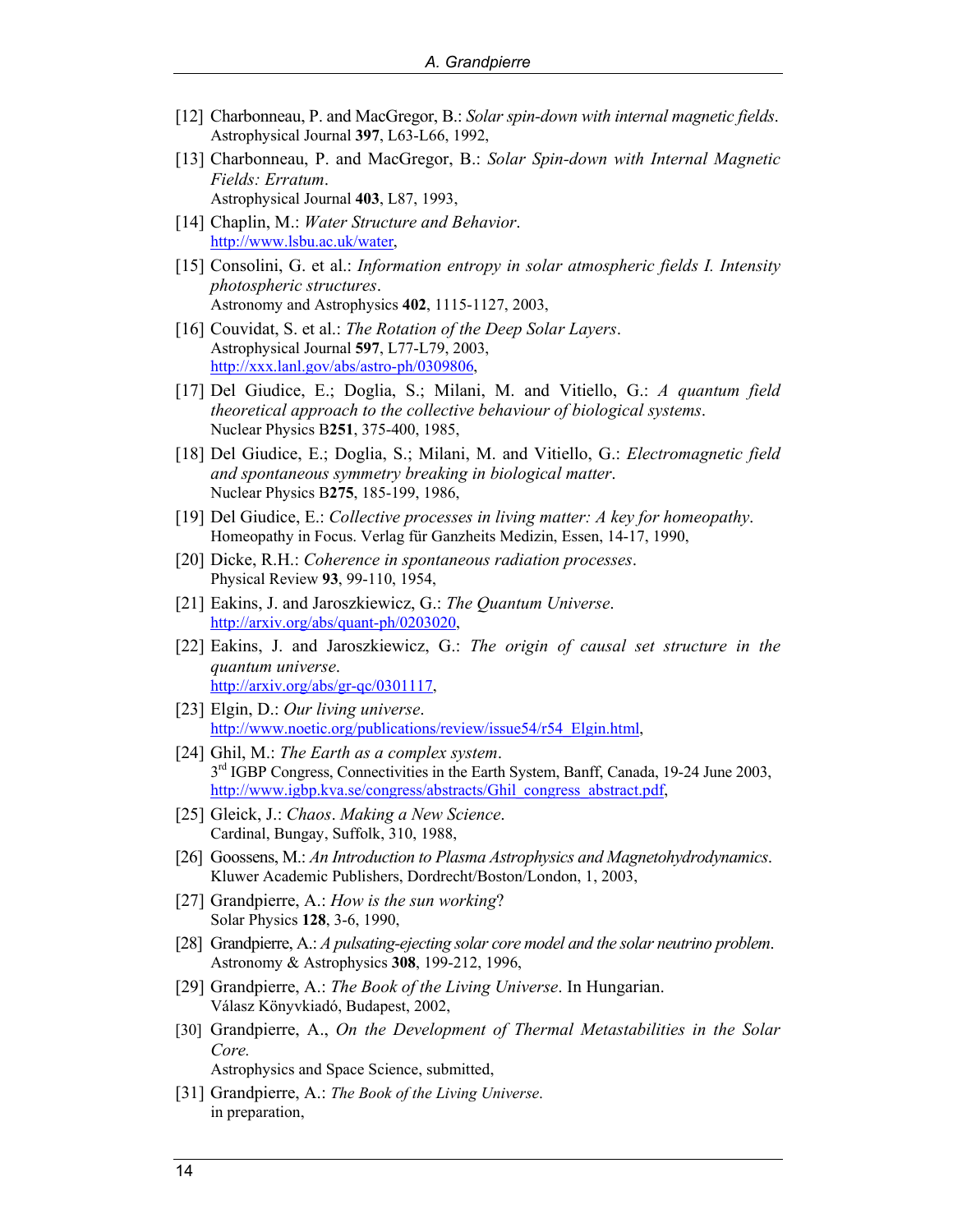- [32] Grandpierre, A. and Agoston, G.: *On the onset of thermal metastabilities in the solar core.* Astrophysics and Space Science, accepted,
- [33] Gribbin, J.: *In the Beginning*. *The Birth of the Living Universe*. Penguin Books, London, 1993,
- [34] Grimm, K.A.: *Is Earth a Living System*? 2003 Seattle Annual Meeting of The Geological Society of America, (2.-5. XI. 2003), [http://gsa.confex.com/gsa/2003AM/finalprogram/abstract\\_62123.htm,](http://gsa.confex.com/gsa/2003AM/finalprogram/abstract_62123.htm)
- [35] Haken, H.: *Information and Self-Organization*. 2<sup>nd</sup> Enlarged Edition. Springer, Berlin, 2000,
- [36] Haldane, J.S.: *The Philosophy of a Biologist*. Clarendon Press, Oxford, 1935,
- [37] Jantzsch, E.: *The Self-Organizing Universe*. Pergamon Press, Oxford, 1980,
- [38] Jaroszkiewicz, G.: *The running of the Universe and the quantum structure of time*. [http://arxiv.org/abs/quant-ph/0105013,](http://arxiv.org/abs/quant-ph/0105013)
- [39] Li, L.H. and Zhang, H.Q.: *The dissipative effect of thermal radiation loss in high-temperature dense plasmas*. Journal of Physics D: Applied Physics **29**, 2217-2220, 1996, [http://arxiv.org/abs/astro-ph/9711002,](http://arxiv.org/abs/astro-ph/9711002)
- [40] Lovelock, J.: *The Ages of Gaia: A Biography of our Living Earth*, OUP, Oxford, 1988. New edition, 1996,
- [41] Martinás, K.: *The Entropic Limits of the Possible Futures*. Economic and State University, Budapest, 2002,
- [42] Ossendrijver, M. and Hoyng, P.: *Solar Cycle*. Murdin, P., ed.: *Encyclopedia of Astronomy and Astrophysics*. Institute of Physics Publishing, Bristol and Philadelphia; Nature Publishing Group, London, New York and Tokyo, 2502, 2001,
- [43] Peratt, A.L. *Physics of the Plasma Universe*. Springer-Verlag, New York-Berlin, 19, 1992,
- [44] Pines, D.: *Collective Energy Losses in Solids*. Reviews of Modern Physics **28**, 184-198, 1956,
- [45] Popp, F.-A.: *Biologie des Lichts*. *Grundlagen der ultraschwachen Zellstrahlung*. Verlag Paul Parey, Berlin and Hamburg, 1984,
- [46] Popp, F.A. and Yan Y.: *Delayed luminescence of biological systems in terms of coherent states*. Physics Letters A **293**, 93-97, 2002, [http://www.lifescientists.de/publication/pub2001-07.htm,](http://www.lifescientists.de/publication/pub2001-07.htm)
- [47] Popper, K.: *A World of Propensities*. Thoemmes, Bristol, 1990,
- [48] Ridpath, I., ed.: *A Dictionary of Astronomy*. Oxford University Press, Oxford, New York, 1997,
- [49] Saniga, M.: *On the remarkable similarity between the sunspot and the type II superconductor magnetic vortex*. Ph.D. Thesis. Slovak academy of Sciences, Bratislava, 1990,
- [50] Saniga, M.: *A Sunspot as the Macroscopic Analog of a Magnetic Vortex in a Type II Superconductor*. Soviet Astronomy **36**, 466-468, 1992,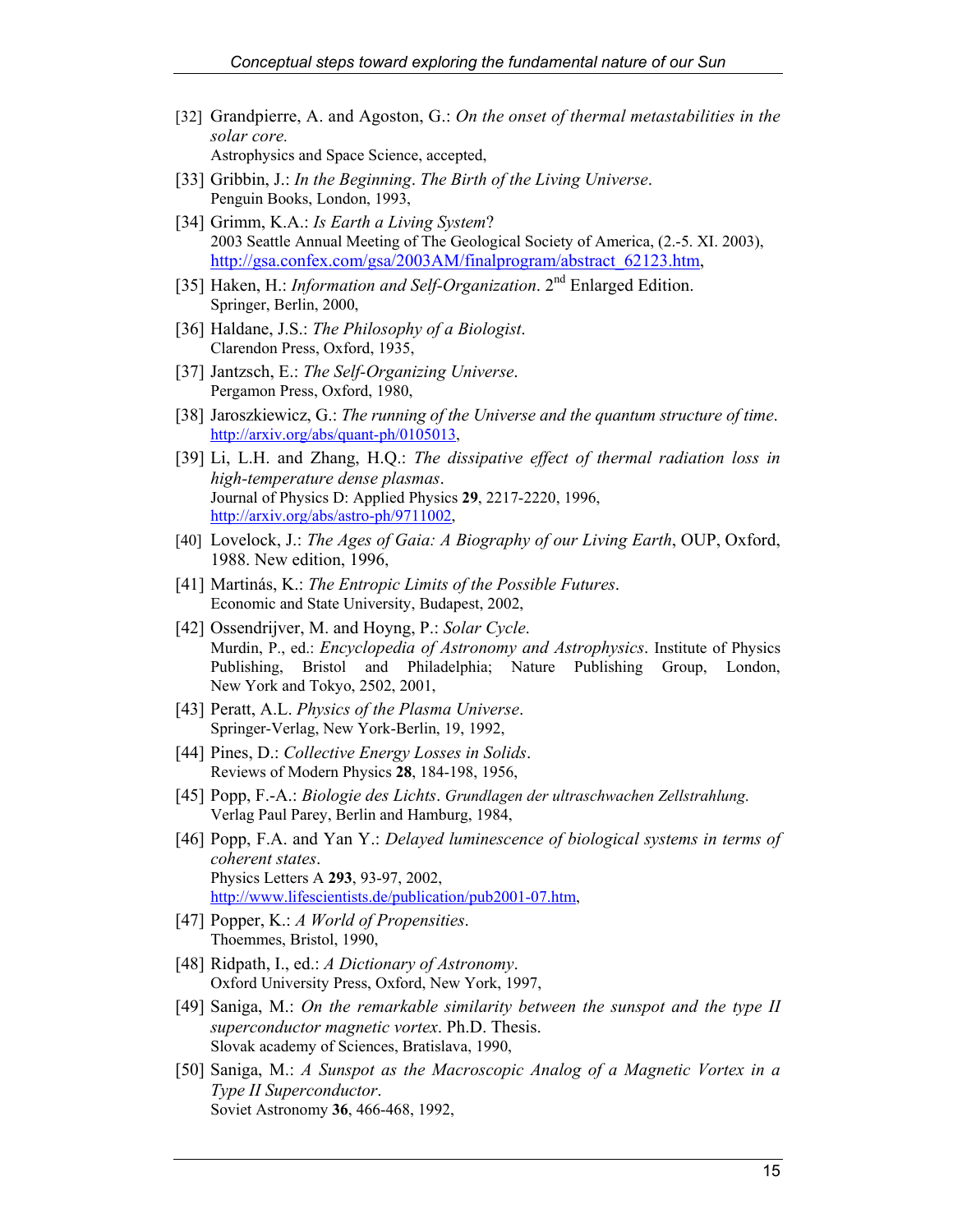- [51] Saniga, M. and Klačka, J.: *Quantum Micro-Solitons A Clue to Solve the Fundamental Problems of Solar Physics*? Astrophysics and Space Science **200**, 1-7, 1993,
- [52] Saniga, M.: *On the Possibility of a Chern-Simons Physics on the Sun*. Chaos, Solitons & Fractals **7**, 1053-1055, 1996, [http://www.ta3.sk/~msaniga/pub/solar-physics.html,](http://www.ta3.sk/~msaniga/pub/solar-physics.html)
- [53] Sewell, G.L.: *Quantum Theory of Collective Phenomena*. Clarendon Press, Oxford, 1986,
- [54] Shermer, M.: *Digits and Fidgets*. Scientific American, January 2003,
- [55] Smolin, L.: *The Life of the Cosmos*. Oxford University Press, New York, Oxford, 1997,
- [56] Spiegel, E.A. and Zahn, J.-P.: *The solar tachocline*. Astronomy & Astrophysics **265**, 106-114, 1992,
- [57] Spruit, H.C. and Knobloch, E.: *Baroclinic instability in stars*. Astrophysical Journal **132**, 89-96, 1984,
- [58] Spruit, H.C.: *Dynamo action by differential rotation in a stably stratified stellar interior*. Astronomy & Astrophysics **381**, 923-932, 2002,
- [59] Talon, S.; Kumar, P. and Zahn, J.-P.: *Angular Momentum Extraction by Gravity Waves in the Sun*. Astrophysical Journal **574**, L175-L178, 2002,
- [60] Tayler, R.J.: *The adiabatic stability of stars containing magnetic fields- .Toroidal fields*. Monthly Notices of the Royal Astronomical Society **161**, 365-380, 1973,
- [61] Tsytovich, V.N.: *Nonlinear Effects in Plasma*. Plenum Press, New York and London, 1, 1970,
- [62] Turck-Chieze, S.; Nghiem, P.; Couvidat, S. and Turcotte, S.: *Solar Internal Composition and Nuclear Reaction Rates in the Light of Helioseismology*. Solar Physics **200**, 323-342, 2001,
- [63] Turck-Chieze, S.: Murdin, P., ed.: *Encyclopedia of Astronomy and Astrophysics*. Vol. 3, IOP Publ. Bristol, 2616, 2001,
- [64] Vernadsky, V.I.: *The Biosphere*. 1926; Copernicus - Springer-Verlag, NewYork, 1997,
- [65] Vitiello, G.; Del Giudice, E.; Doglia, S. and Milani, M.: Fröhlich, H. and Kremer, F., eds.: *Coherent Excitations in Biological Systems*. Springer, New York, 469, 1983,
- [66] Vlahos, L.: *Statistical properties of the Evolution of solar magnetic fields*. Sawaya-Lacosta, H., ed.: SOLMAG 2002, ESA Publ. Div., 105, 2002,
- [67] Walton, S.R.; Preminger, D.G. and Chapman, G.A.: *The Contribution of Faculae and Network to Long-Term Changes in the Total Solar Irradiance*. Astrophysical Journal **590**, 1088-1094, 2003,
- [68] Willson, R.C. and Hudson, H.S.: *Solar luminosity variations in solar cycle 21*. Nature **332**, 810-812, 1988,
- [69] Zizzi, P.A.: *Quantum Computation toward Quantum Gravity*. General Relativity and Gravitation **33**, 1305-1318, 2001, [http://arxiv.org/abs/gr-qc/0008049.](http://arxiv.org/abs/gr-qc/0008049)